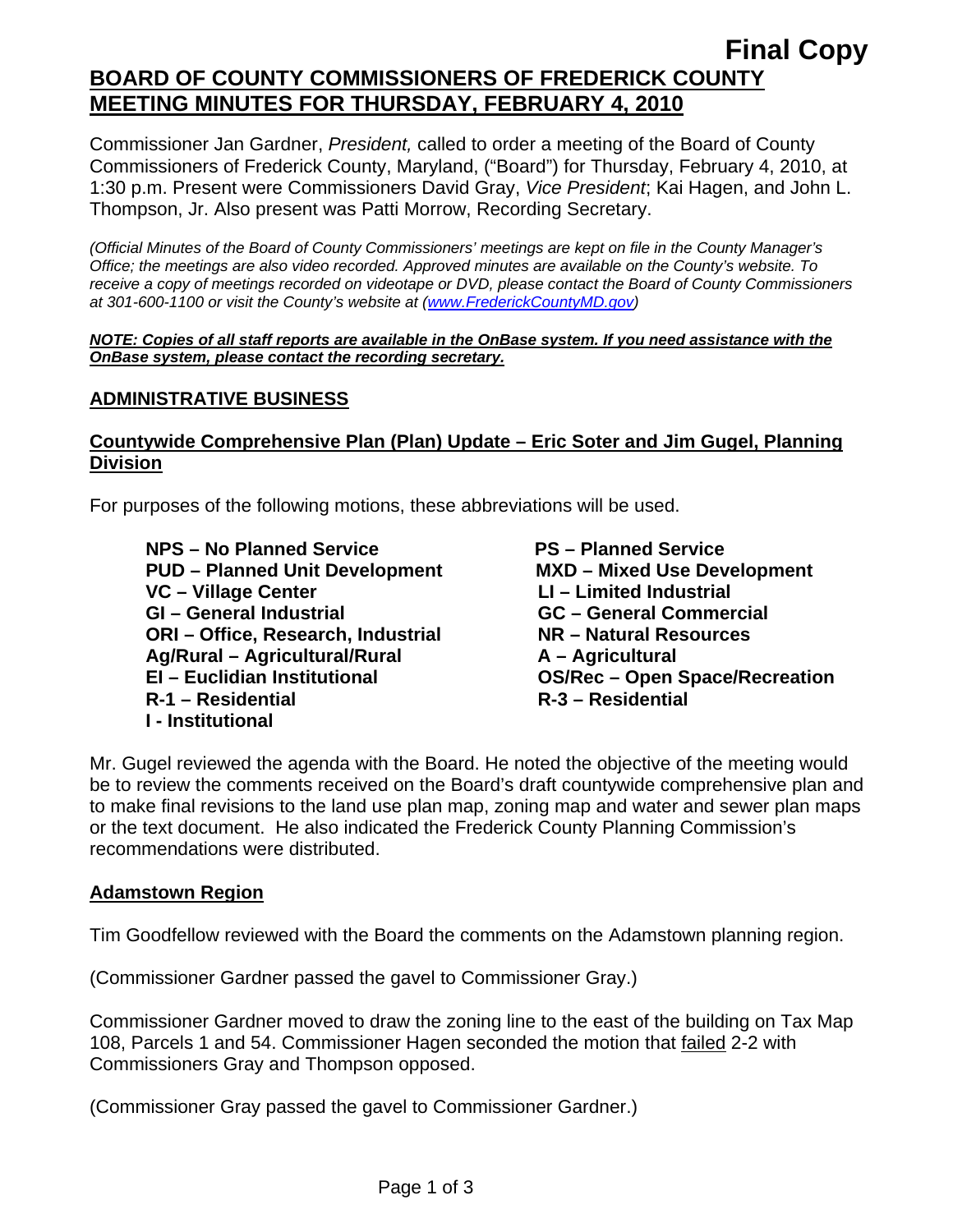## **Final Copy BOARD OF COUNTY COMMISSIONERS OF FREDERICK COUNTY MEETING MINUTES FOR THURSDAY, FEBRUARY 4, 2010**

Commissioner Hagen moved to extend the VC zoning on Tax Map 95, Parcel 121 to the driveway (approximately seven acres.) Commissioner Gardner seconded the motion that passed 3-1 with Commissioner Thompson opposed.

### **Brunswick Region**

Mr. Gugel reviewed with the Board the comments on the Brunswick planning region.

Commissioner Hagen moved to return the zoning back to VC on Tax Map 84, Parcel 65. Commissioner Thompson seconded the motion that passed 4-0.

Commissioner Hagen moved to include Tax Map 91, Parcel 240 in the growth area with land use designation of Ag/Rural and the zoning classification of A. Commissioner Gray seconded the motion that passed 3-1 with Commissioner Thompson opposed.

Commissioner Hagen moved to place Tax Map 92, part of Parcel 29 back into the Brunswick Community Growth Area. Commissioner Gardner seconded the motion that passed 3-1 with Commissioner Thompson opposed.

Commissioner Hagen moved to change the zoning classification on Tax Map 84, Parcel 148 from GC to VC. Commissioner Gardner seconded the motion that passed 4-0.

#### **Frederick Region**

Commissioner Hagen moved to change the zoning classification on approximately nine acres of Tax Map 86, Parcels 100 and 107 from LI to GC along MD 85 with the understanding staff would bring back for review a drawing that would show the revision to the FEMA floodplain and the specific areas. Commissioner Gardner seconded the motion that passed 3-1 with Commissioner Thompson opposed.

Commissioner Hagen moved to change the zoning classification on a portion of Tax Map 76, Parcel 118 near the stream bed to RC leaving the majority of the property as A. Commissioner Thompson seconded the motion that passed 4-0.

Staff was directed to update the school symbols on the Hargett and Summers properties.

Staff indicated the fire station site would move to the Sanner property.

Commissioner Gray moved to restore the zoning classification of R-1 and R-3 on Tax Map 47, Parcel 103 on the east side of Bethel Road to the previous acreage amounts, with the remaining acreage in RC. Commissioner Hagen seconded the motion that passed 4-0.

Commissioner Hagen moved to change the land use designation on Tax Map 48, Parcels 104 and 270 (Resthaven Memorial Gardens) from I to Ag/Rural. Commissioner Gardner seconded the motion that passed 3-0 with Commissioner Gray recused.